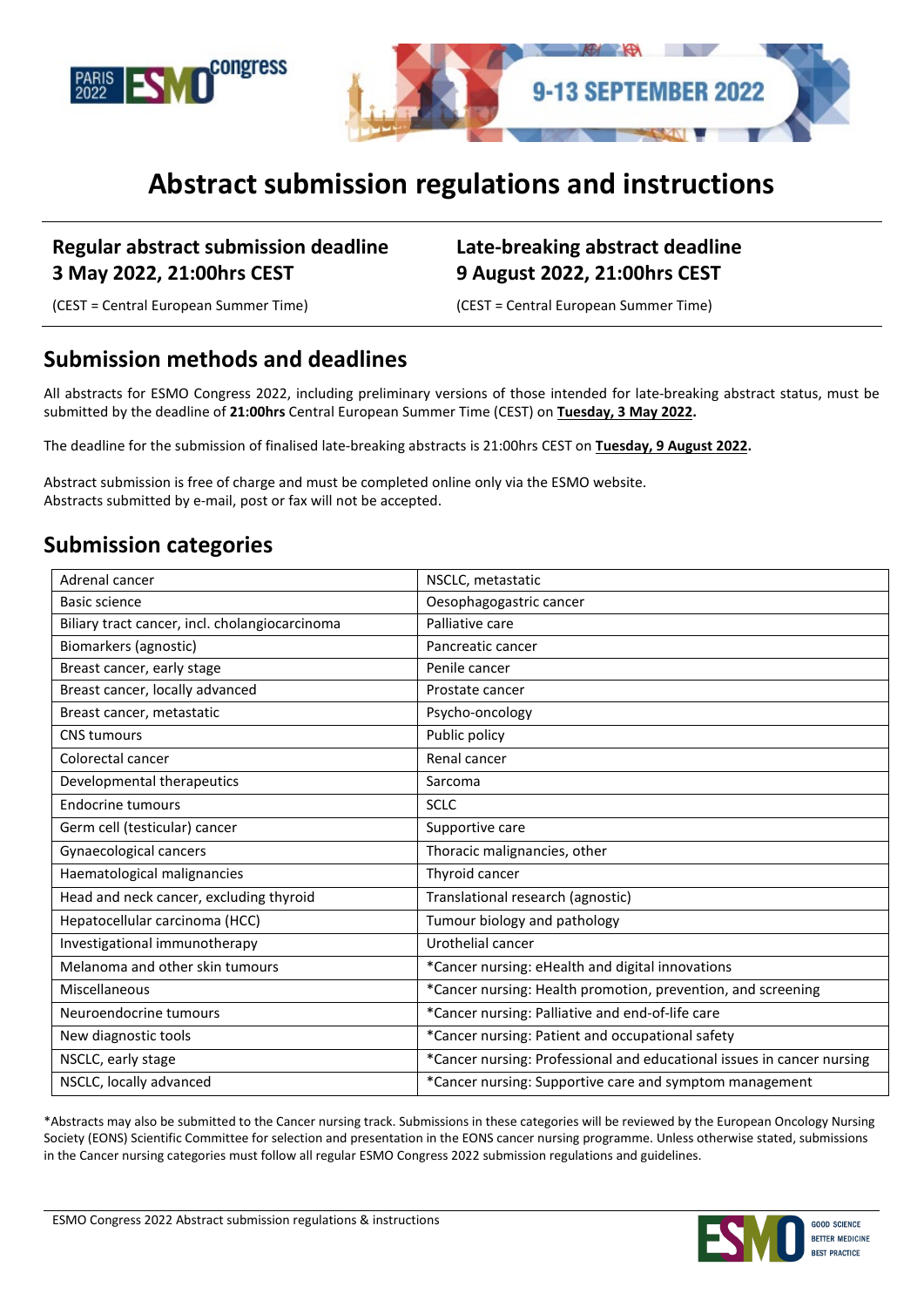### **Submission regulations**

**1.** By submitting an abstract intended for presentation at ESMO Congress 2022, the first author (= presenter) warrants that the **material has neither been, nor will be, previously published** in any publication in peer review setting **or presented** at a meeting of any other scientific organisation prior to ESMO Congress 2022.

Abstracts containing **updated data** with respect to a previous presentation may, however, be submitted to ESMO Congress 2022. In this case, additional information must be given specifying clearly which new data will be presented, for example final analysis of primary endpoint(s) or intermediate statistical analysis. Authors must at the same time also supply information regarding the prior presentation for identification and comparison purposes, indicating the name of the meeting, year and/or publication number. Violation of this policy will result in a rejection of the submitted abstract.

Should any similarities to prior presentations or publications exist, these must be explained in a covering letter, citing the ESMO Congress 2022 abstract submission number, title and first author, to the ESMO Scientific Programmes Department by e-mail at [programme@esmo.org.](mailto:programme@esmo.org) Except for exceptional circumstances, abstracts containing previously published material will be rejected.

Encore abstracts are not accepted unless originating from the ESMO Virtual Plenary series.

**2.** The first author (= presenter) may be, but does not need to be, an ESMO member; however, only ESMO members in good standing with the society may submit a maximum of two (2) abstracts as first and presenting author.

Non-ESMO members may submit and present one (1) abstract only as first and presenting author.

ESMO membership must be active by **Tuesday, 26 April 2022.** Please visit [esmo.org](https://www.esmo.org/membership/join-esmo) to check eligibility criteria and benefits, and to complete the Membership application.

**3.** With the submission of an abstract, and on behalf of him/herself and all co-authors, the first author (= presenter) undertakes to:

- 1. Release full copyright to ESMO and give full permission for the abstract, if accepted, to be published in the ESMO Congress 2022 Abstract book in printed and/or electronic format, as well as published online on the ESMO and *Annals of Oncology* websites.
- 2. Warrant that he/she is an investigator with a substantial involvement in the study presented in the abstract.
- 3. Accept responsibility for the accuracy and confidentiality (see corresponding paragraph) of the submitted abstract.
- 4. Confirm that all authors and sponsors are aware of, and agree to, the content of the abstract and support the data therein; furthermore, the first author will be responsible for obtaining, and, upon request, showing proof that all authors and sponsors have given their permission for the submission of the abstract and content therein as well as for the potential inclusion of the abstract in the official ESMO PR activities.
- 5. Make all reasonable efforts to ensure the anonymity of any patient discussed in the abstracts.
- 6. Be the contact person for all correspondence concerning the abstract and to keep co-authors duly informed about its status.
- 7. Present his/her abstract in the official ESMO Congress 2022 programme if it is selected for presentation as Proffered Paper (oral presentation), Mini Oral or Poster. The first author may nominate a co-author to present an abstract in his/her place provided that the replacement presenter is also a listed co-author **independent of the sponsor (unless for data generated as mentioned in point 11 below).** The name of the replacement must be submitted by e-mail to the ESMO Scientific Programmes Department [\(programme@esmo.org\)](mailto:programme@esmo.org) within forty-eight (48) hours of outcome notification.
- 8. The maximum number of abstract presentations throughout the ESMO Congress 2022 by the same first and presenting author is TWO, with options as follows:
	- o Either **one** Proffered paper (oral) presentation plus **one** of either Mini Oral or Poster
	- o Or **two** of either Mini Oral or Poster

Any additional Proffered Paper, Mini Oral or Poster must be presented by a listed co-author **independent of the sponsor (unless for data generated as mentioned in point 11 below).** 

9. An author employed by the abstract sponsor cannot act as the presenter or corresponding author of any work related to clinical data. Clinical data are defined as data/parameters of clinical relevance captured in observational or interventional clinical studies, registries and real-world databases. This restriction also applies to literature-based systematic reviews or meta-analysis of clinical data. The presenter must be an independent, practicing physician or independent investigator listed in the abstract author string.

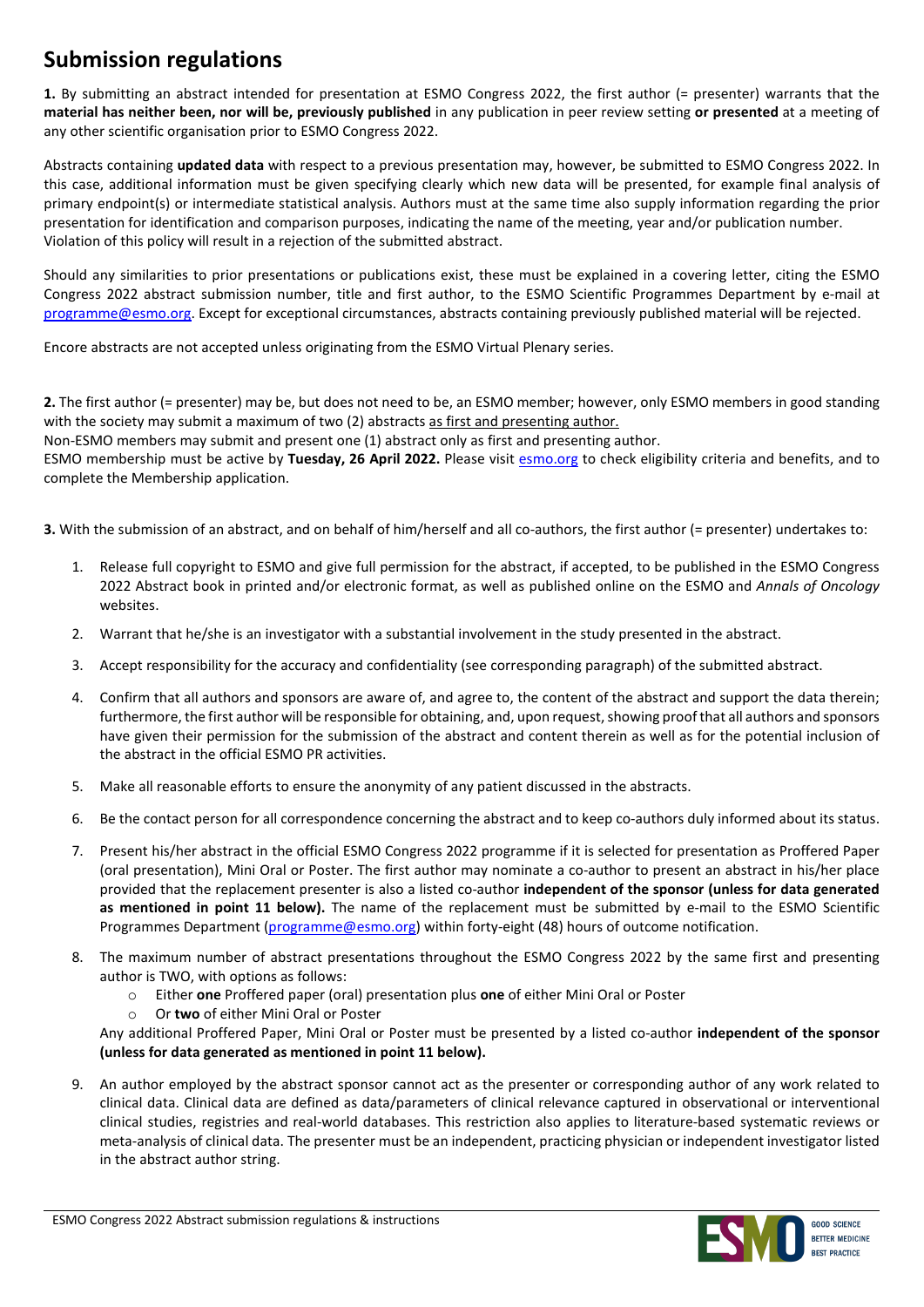- 10. An author employed by a company submitting clinical or translational research data generated by the same company is not allowed to present the data. The presenter must be an independent, practicing physician or independent investigator listed in the abstract author-string.
- 11. Employees of pharmaceutical, diagnostic or artificial intelligence companies may submit and present data generated in invitro and pre-clinical research, **excluding:** translational research, gene expression sets from databases of clinical data series and artificial intelligence-enabled analyses or products from clinical data series. The latter must be presented by an independent, practicing physician or independent investigator listed in the abstract author-string. When the presenting investigator is/represents an independent entity contracted by the sponsor, this should be disclosed in the abstract submission process.
- 12. Certify that the study reported in the abstract will not be presented as such during ESMO Congress 2022 at any industryrelated Satellite symposia prior to its presentation during the official ESMO Congress 2022 programme.
- 13. Indicate whether he/she agrees to participate in the official ESMO PR activities if the abstract is selected for coverage by ESMO and guarantee he/she is not subject to any restrictions by the institute he/she belongs to or by the scientific journals he/she may have submitted his/her research to.
- 14. The first author must further confirm his/her presence at the official ESMO Press Conference if selected; however, he/she may nominate a co-author to participate in the ESMO PR activities in his/her place provided that the replacement presenter is also a listed co-author independent of the sponsor who has also made a substantive contribution to the work. The name of the replacement must be submitted by email to the ESMO Press Office [\(pressoffice@esmo.org\)](mailto:pressoffice@esmo.org) within forty-eight (48) hours of PR programme invitation acceptance and must confirm their attendance at the ESMO Press Conference.
- 15. Declare the name of the legal entity responsible for the governance, coordination and running of the study.
- 16. Declare how the study detailed in the abstract was funded, for example by a pharmaceutical, biotech or other commercial company or by a Foundation or academic group, and to name the organisation(s) funding the study.
- 17. Ensure that all authors complete the "Declaration of Interest" statement identifying any financial/non-financial interest in products or processes involved in their activities, related or not, to the work submitted in the abstract. This includes stock ownership, membership on an advisory board or board of directors, corporate-sponsored research, or other substantive relationships such as employment with a pharmaceutical company or any other organisation. Should no valid disclosure statement be provided at submission, authors may, at the discretion of the ESMO Congress 2022 Scientific Committee, be removed from the author string without further recourse to the authors.
- 18. Guarantee the scientific independence of the author or principle investigator (whichever is going to be the presenting author) when presenting his/her data, and confirm that he/she has full control over the text of the submitted abstract, subsequent presentation (slides or poster) and content of the press release prepared by ESMO (if part of the official ESMO PR activities), and that he/she has not been influenced by any third party, including the sponsor of the study **(unless for data generated as mentioned in point 11 above).**
- 19. Indicate where applicable the number of the trial protocol (NIH or European equivalent) and the release date (when it was obtained).
- 20. Ensure that for all studies involving human or animal subjects, permission has been obtained from the relevant regulatory authority and that properly informed consent, where appropriate, has been given.
- 21. Indicate whether the abstract is submitted in association with either an application for an ESMO Merit Travel Grant or an EONS Novice Research Dissemination Award (NRDA).
- 22. Acknowledge any editorial assistance in the writing of the abstract that was provided by a third party, providing the name of the writer and the company who provided this service.

#### **4. Withdrawal of abstracts**

If the first author wishes to withdraw his/her abstract from ESMO Congress 2022 after outcome notifications have been made available, he/she must submit a written request **within forty-eight (48) hours** to [programme@esmo.org.](mailto:programme@esmo.org) Any withdrawal requests made after 48 hours cannot be assured of removal from the ESMO Congress 2022 Abstract Book.

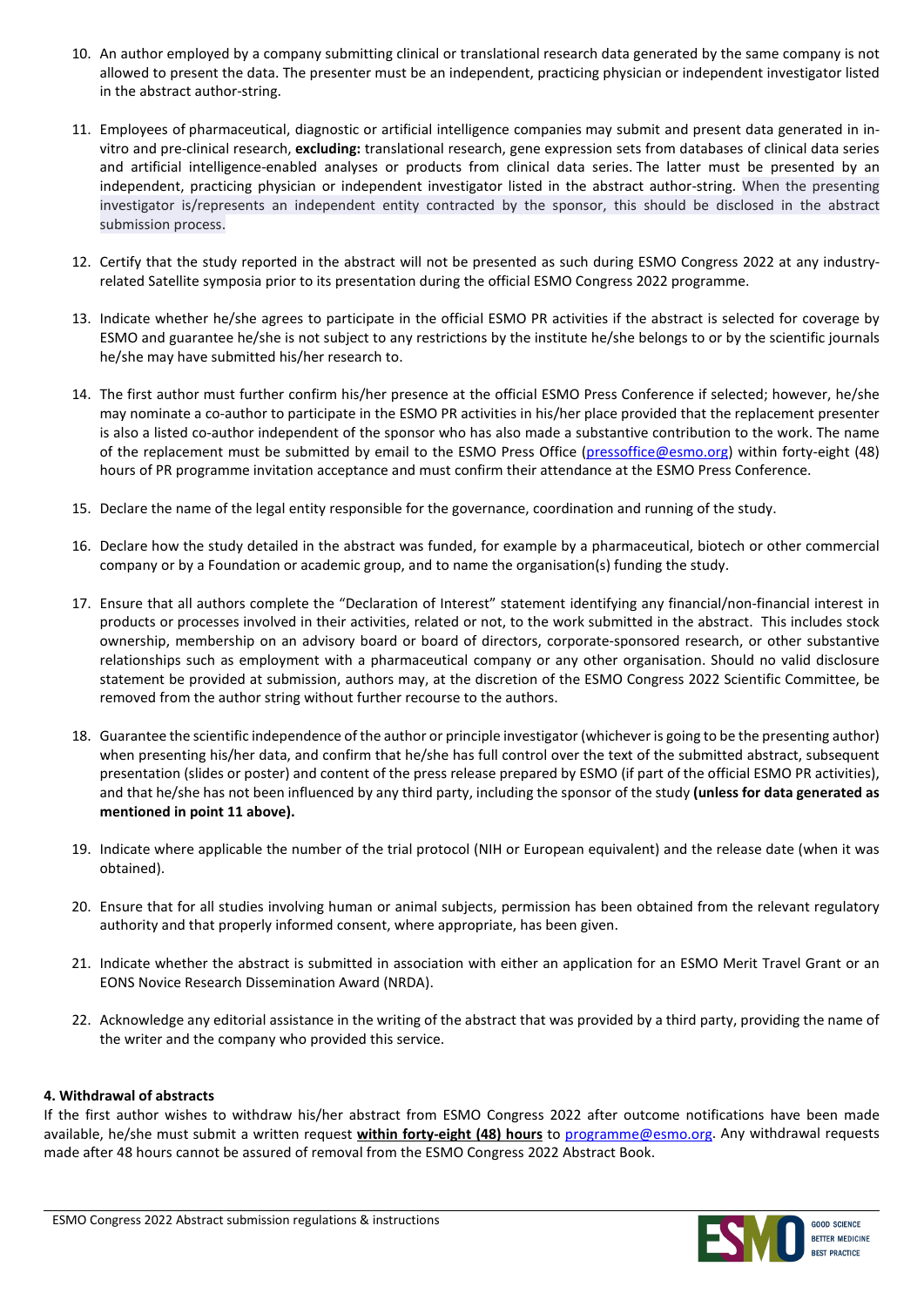#### **5. Correction of accepted abstracts**

Corrections to accepted abstracts, including author strings, will be possible if advised in writing to the ESMO Scientific Programmes Department [\(programme@esmo.org\)](mailto:programme@esmo.org) by **Wednesday, 20 July 2022**. **No changes will be possible at all after this date** unless requested by ESMO. Once the abstract has been published**,** no corrigenda will be considered unless the data published in the original abstract is proved to have a relevant and negative impact on the treatment of patients and/or the future of any related research.

#### **6. No-show policy**

The abstract's first and presenting author who, without notice, is absent during the session when his/her abstract is presented will be barred from having abstracts accepted for the following ESMO Congress.

#### **Submission instructions**

- Each section of the online abstract submission system must be completed. Authors failing to give all information required in the online submission system will not have their abstract considered by the ESMO Congress 2022 Scientific Committee.
- Once each step is completed, the author must go to the 'Preview and Finish' section and click '**Finish Submission'** in order to complete the process. Without clicking this option, the abstract will not be considered as submitted and will not be forwarded to the ESMO Congress 2022 Scientific Committee for consideration.
- Abstracts, with the exception of Trial in Progress (TiP abstracts, see below), should be structured in such a way as to include the following four (4) sections:
	- Background: A short introduction indicating the rationale of the study
	- Methods: A brief description of pertinent methodological procedures
	- Results: A summary of the results of the research
	- Conclusions: A statement of the main conclusions
- The title of the abstract should include significant words that reflect the content of the abstract but not refer to the study results or conclusions. The ESMO Congress 2022 Scientific Committee reserves the right to correct the title format without further recourse to the authors.
- Commercial names may not be used in the title of the abstract. Compounds should be mentioned with the generic name in lower case. Commercial names are admitted in the text, with the ® symbol, and if in brackets following the generic name, i.e. 'generic (Commercial®)'. The ESMO Congress 2022 Scientific Committee reserves the right to substitute commercial names with generic names where necessary without further recourse to the authors.
- The name(s) of the legal entity/entities responsible for the governance, coordination and running of the study detailed in the abstract, and the name(s) of the organisation(s) providing funding must be provided. This information will be published with the abstract.
- Abbreviations may be used in the title and text of abstracts if they are defined. Terms must be spelt out in full at first mention and followed with the abbreviation in parentheses. Particular care should be taken to identify complex chemotherapeutic regimens.
- The character limit for all submitted abstracts is set at 2'000, excluding spaces. This limit includes characters entered in the title, abstract body and table but not the author names and institutions.
- Illustrations and graphs are not permitted. One brief and clear table counting for a default of 225 characters is accepted; however, the table itself must not be longer than 600 characters. More than one table may not be submitted under the guise of Table 1.1, 1.2 etc.
- The maximum number of authors allowed per abstract is limited to twenty (20). Mailing addresses, academic degrees and professional positions such as Medical Director, CEO, CMO etc. must not be mentioned.
- The names of all listed authors will be published in the order provided during submission. Changes may be requested **within forty-eight (48) hours** of outcome notification to [programme@esmo.org.](mailto:programme@esmo.org) Any requests for changes to the author string made after forty-eight (48) hours cannot be guaranteed inclusion in the ESMO Congress 2022 Abstract Book or the online programme.
- Authors must select the appropriate abstract submission category, however, the ESMO Congress 2022 Scientific Committee reserves the right to re-categorise abstracts without further recourse to the authors.
- Authors must select their preferred choice of presentation: Proffered Paper, Mini Oral or Poster; however, the decision of the ESMO Congress 2022 Scientific Committee will be final.

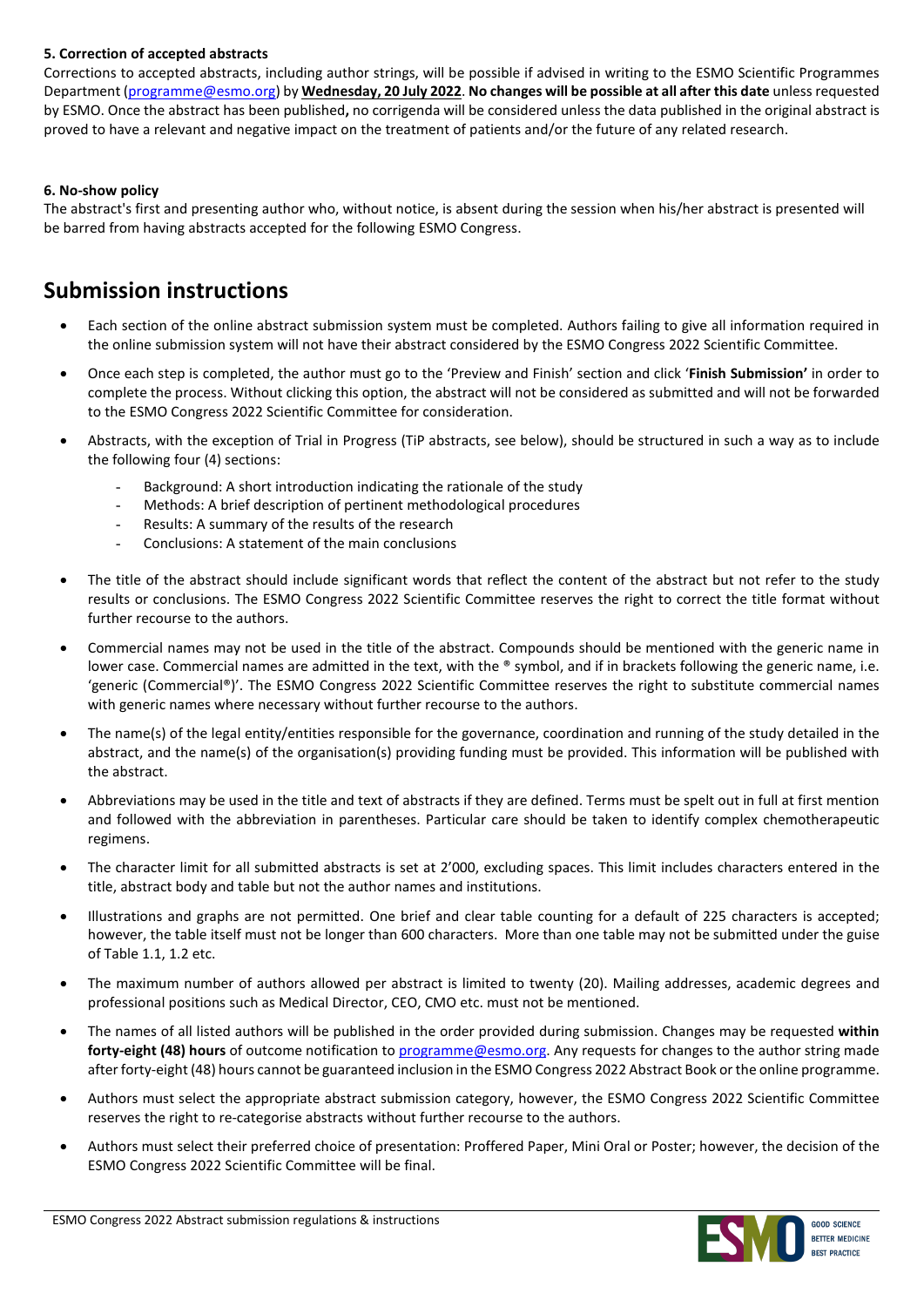- The use of good English and proof-reading is essential. Once the abstract is submitted, online changes, corrections or rewording will not be possible. The ESMO Congress 2022 Scientific Committee reserves the right to reject abstracts which are presented in poor English or to request an immediate revision by the first author.
- Supplementary data such as manuscripts will not be accepted or forwarded to the ESMO Congress 2022 Scientific Committee.
- Abstracts on case reports will be rejected.

### **Presentation of accepted abstracts**

The ESMO Congress 2022 Scientific Committee will select abstracts for presentation during the Congress based on the following possibilities:

- **Presidential Symposium** Oral presentations by authors presenting cutting-edge and significant clinical practice-changing studies, followed by expert discussion and perspectives.
- **Proffered Paper** Oral presentations by authors presenting original data of superior quality, followed by expert discussion and perspectives.
- **Mini Oral** Short oral presentations by authors presenting data of good quality, followed by expert discussion and perspectives.
- **Poster** Display session for review, discussion and questions. The presenting authors must be available for Q&A to represent their work.

All accepted abstracts, including late-breaking abstracts, will be published online only in the ESMO Congress 2022 Abstract Book, a supplement to the official ESMO journal, *Annals of Oncology.*

Detailed instructions for the preparation of visual presentations and posters will be made available on the ESMO website by end-July 2022 along with scheduling notices.

## **Publication schedule of accepted abstracts**

- 1. All **regular** abstracts accepted for presentation at ESMO Congress 2022 as Proffered Paper (suffix O), Mini Oral (suffix MO), Poster (suffix P or TiP) will be published online via the ESMO website at 00:05 CEST on **Monday, 5 September 2022.**
- 2. All **Late-breaking abstracts** accepted for presentation at ESMO Congress 2022 as Proffered Paper or Mini Oral (prefix LBA) will be published online via the ESMO website at 00:05 CEST on **Thursday, 8 September 2022.**
- 3. Details regarding ESMO PR activities will be made available two weeks prior to the Congress.

| <b>Regular abstracts</b> accepted as:<br>Proffered Paper (suffix 'O')<br>$\bullet$<br>Mini Oral (suffix 'MO')<br>٠<br>Poster (suffixes 'P' and 'TiP')<br>EONS Poster (prefix 'CN')<br>$\bullet$ | Monday, 5 September 2022<br>00:05 Central European Summer Time (CEST)                          |
|-------------------------------------------------------------------------------------------------------------------------------------------------------------------------------------------------|------------------------------------------------------------------------------------------------|
| All late-breaking abstracts (prefix 'LBA')                                                                                                                                                      | Thursday, 8 September 2022<br>00:05 Central European Summer Time (CEST)                        |
| <b>ESMO PR activities</b>                                                                                                                                                                       | Details regarding ESMO PR activities will be made available<br>two weeks prior to the Congress |

### **Embargo Policy**

Data and information included in accepted abstracts is under embargo until the relevant embargo release date cited in the schedule above.

Data and information beyond what is included in all accepted abstracts, for example full data sets, may only be made public at the start of the official programme session during which the study is presented.

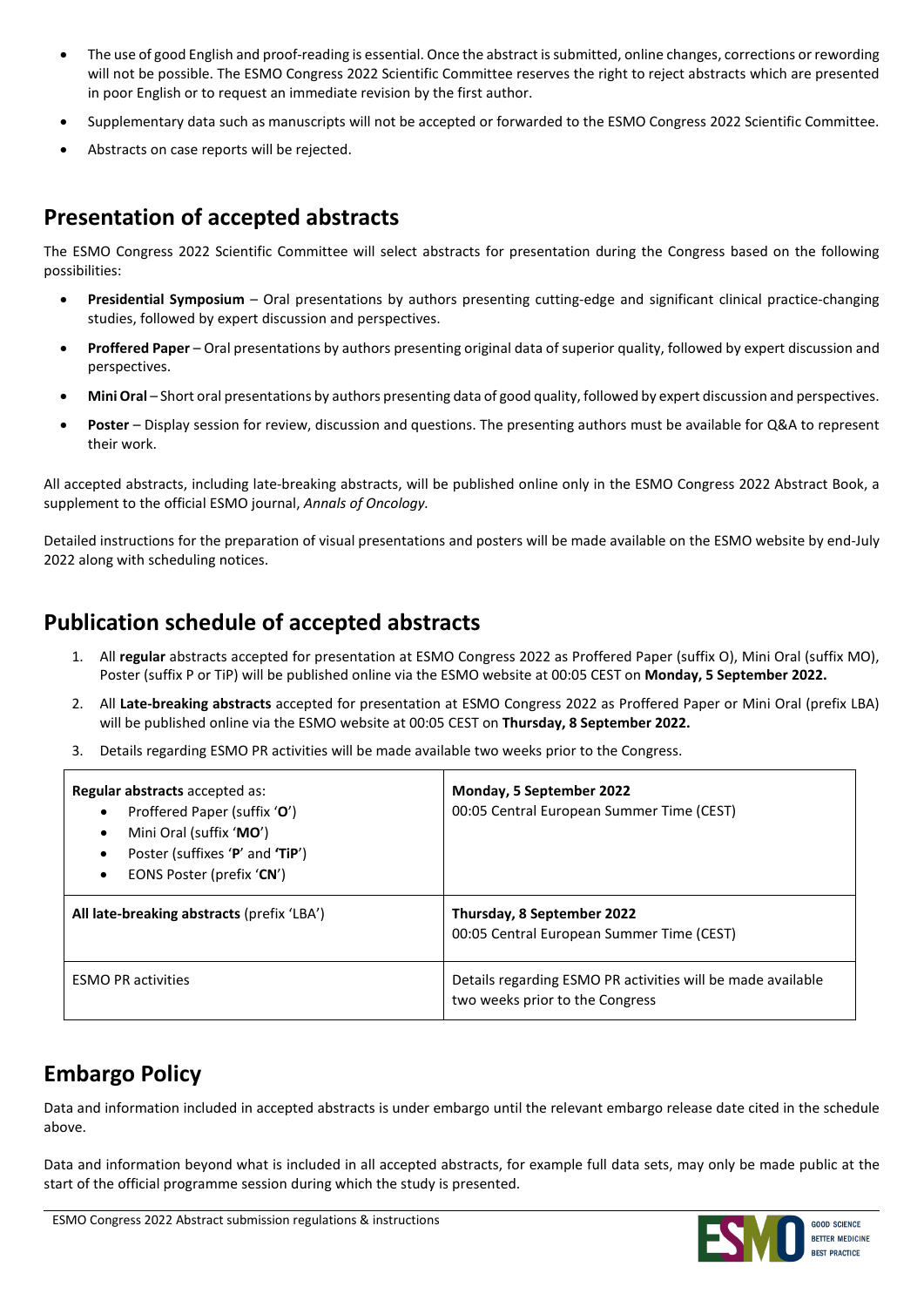## **Late-breaking abstracts (LBA)**

Late-breaking abstracts may be submitted for high quality, new research findings from randomised **phase II or phase III trials with implications for clinical practice or understanding of disease processes**.

Only abstracts for which **no conclusive data are available at the time of the abstract submission deadline of 3 May 2022** will be considered for late-breaking status. The work must **not have been previously published** in any publication in a peer review setting **or presented** at a meeting of any other scientific organisation prior to the ESMO Congress 2022, and a pre-planned analysis must be scheduled between the regular submission deadline of 3 May 2022 and the late-breaking submission deadline of 9 August 2022.

The final late-breaking abstract deadline of 9 August 2022 is under no circumstances to be considered as an extension of the general submission deadline.

Late-breaking abstract submission instructions and review process:

- A preliminary abstract indicating the data expected to be available by the late-breaking abstract deadline must be submitted online by 3 May 2022 as an "intent to submit a late-breaking abstract". The preliminary abstract must include the title, first author with full contact details and Declaration of Interest, background, methods, expected results and expected conclusions.
- The abstract length must not exceed the standard abstract length of 2'000 characters, excluding spaces. (Please see details in the general abstract submission instructions and regulations).
- The ESMO Congress 2022 Scientific Committee will review the "intent to submit late-breaking abstracts" and will determine if they can be identified as potential late-breaking abstracts.
- First authors receiving a positive outcome of this review will be required to submit online the entire abstract, including final author string, results and conclusions plus any table (if applicable) by the late-breaking abstract deadline (9 August 2022).
- All late-breaking abstract submissions must follow the standard submission regulations and instructions as outlined above.
- The ESMO Congress 2022 Scientific Committee will re-consider the final abstract to determine whether it will be accepted as a late-breaking abstract for ESMO Congress 2022. A decision will be made between the following three options:
	- **Accepted for Oral presentation:** Accepted late-breaking abstracts will be presented orally in a Proffered Paper session or in a Presidential Symposium.
	- **Accepted for Mini Oral:** Accepted late-breaking abstracts will be presented orally in a Mini Oral session.
	- **Rejected:** Late-breaking abstracts that do not meet the criteria for Proffered Paper or Mini Oral presentation will not be accepted for presentation and will not be published.
- Presenters of accepted late-breaking abstracts will receive notification and further instructions by mid-August 2022.
- If a preliminary abstract marked for late-breaking submission is not updated by the late-breaking abstract deadline, the entire abstract will be automatically rejected.
- Any queries regarding LBA submissions (including a moderate extension beyond the deadline of 9 August) must be sent to the ESMO Scientific Programmes Department to the attention of Kate Kronig or Federica Frigerio [\(kate.kronig@esmo.org](https://esmo365.sharepoint.com/sites/ESMOCCNG/InternalDocuments/2021/Abstracts/Regulations/kate.kronig@esmo.org) or [federica.frigerio@esmo.org](mailto:federica.frigerio@esmo.org)). These will be assessed by the ESMO Congress 2022 Scientific Committee on a case-by-case basis.

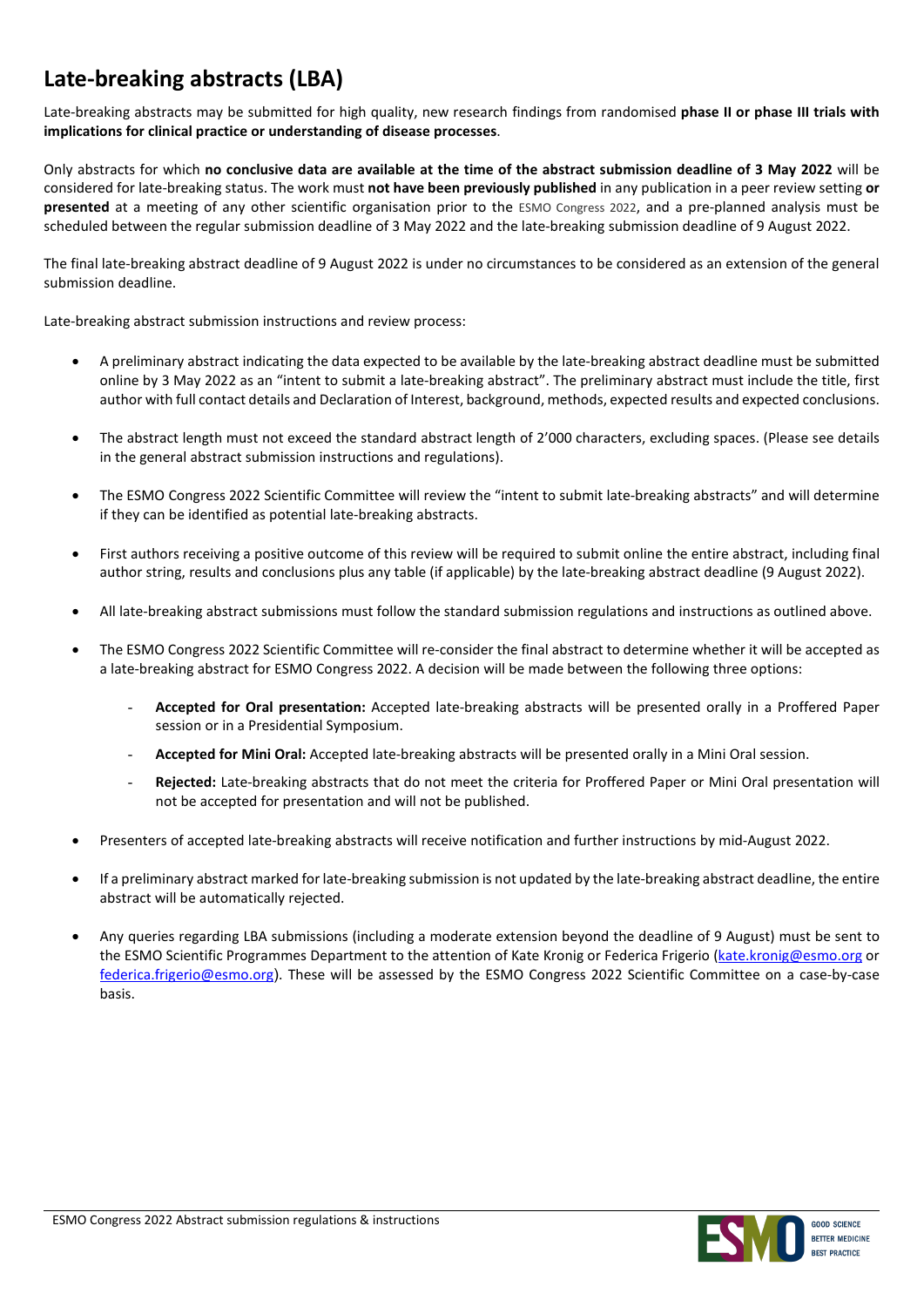### **Trial in progress abstracts**

Trial in Progress (TiP) abstracts in all phases of clinical research (phases I to III) may be submitted to ESMO Congress 2022.

It is expected that abstracts submitted as Trial in Progress are ongoing trials that have not reached any protocol-specified endpoints for analysis and consequently will only require the completion of two (2) sections:

- Background
- Trial design

Notes:

- Recruitment must have already begun or have been completed by the abstract submission deadline of 3 May 2022.
- Abstracts including results or preliminary data will be rejected.
- Trial in Progress abstracts can be accepted for Poster presentation only.
- Encore TiP abstracts will not be accepted.

Abstracts will be reviewed by the ESMO Congress 2022 Scientific Committee and considered on the merits of the scientific and clinical rationale of the trial.

## **Confidentiality policy**

Abstracts submitted to ESMO Congress 2022 are considered confidential by ESMO, the author, co-authors and research sponsors until publicly released in connection with the ESMO Congress 2022. Prior to public release, the author, co-authors, research sponsors, journalists and others may not:

- Make the information public or provide it to others who can make it public
- Publish or present the information or provide it to others who can make it public
- Use the information for trading purposes or provide it to others who can use it for trading purposes

ESMO reserves the right to share material under embargo with journalists on the authorised ESMO media list who have agreed to respect the ESMO embargo policy.

If details or relevant information from the abstract or additional study data are disclosed in advance of public release in connection with ESMO Congress 2022, the abstract will no longer be eligible for inclusion in the ESMO Congress 2022 programme and/or will be subject to removal.

#### Confidentiality policy exceptions

According to the Confidentiality policy, data and other information in a research abstract is confidential until public release in connection with the ESMO Congress 2022.

When a publicly traded company is required to disclose data or other information from a confidential abstract in advance of the public release to satisfy requirements of the US Securities and Exchange Commission (SEC) or a corresponding body in another country, the abstract is still eligible for inclusion in the ESMO Congress 2022 Programme provided that the company submits to the ESMO Scientific Programmes Department [\(programme@esmo.org\)](https://esmo365.sharepoint.com/sites/ESMOCCNG/InternalDocuments/2021/Abstracts/Regulations/programme@esmo.org) in advance of the release written notification of the requirement to issue information in accordance to SEC regulations.

In the interest of effective peer-reviewed presentation of data at the ESMO Congress 2022, and particularly if the abstract has been tentatively included in the official ESMO PR activities, the company is required to get in contact with the ESMO Communications [\(media@esmo.org\)](mailto:media@esmo.org) in advance of the release to notify that a press release regarding an abstract included in the official ESMO 2022 PR programme will have to be issued in accordance to SEC regulations.

ESMO recommends that the company's press release adheres to the [Qualitative Sample Press Release](https://www.esmo.org/content/download/102920/1817543/file/Sample_QualitativePR.pdf) and:

- 1. Summarises data cited in the abstract in a qualitative way rather than providing specific quantitative information, including exact figures on the study
- 2. Avoids interpretations about the implications of the data for clinical practice
- 3. Notes that full data has been submitted for presentation at the ESMO Congress 2022.

ESMO Communications will review the company's press release to ensure it adheres to the Qualitative Sample Press Release and evaluate if the abstract can still be included in the official ESMO PR activities.

If the press release includes significantly more information than ESMO's recommendations, the abstract's placement in the ESMO Congress 2022 is subject to change and can be withdrawn from the official ESMO PR activities.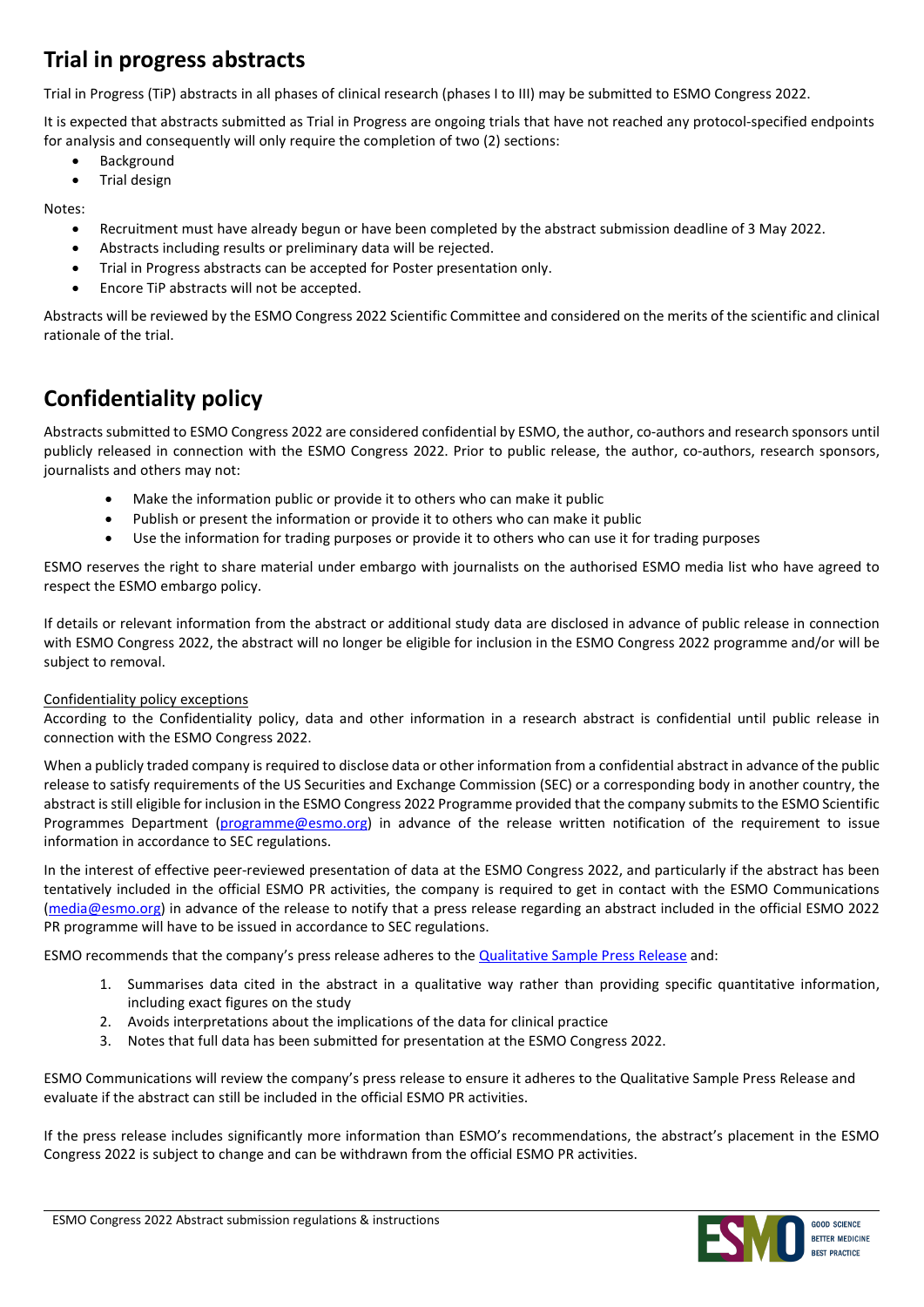## **Copyright**

ESMO holds copyright of all abstracts accepted for the ESMO Congress 2022 and therefore abstracts cannot be made public prior to official publication.

ESMO copyright is lifted only if the abstract is not accepted for inclusion in the official ESMO Congress 2022 programme and/or publication in the Congress Abstract Book.

The submission of abstracts accepted for ESMO Congress 2022 to subsequent conferences, organised either by ESMO or thirdparties, requires the permission of ESMO as copyright holder. Requests must be addressed to [programme@esmo.org.](https://esmo365.sharepoint.com/sites/ESMOCCNG/InternalDocuments/2021/Abstracts/Regulations/programme@esmo.org)

Commercial data mining of ESMO Congress 2022published abstracts requires the permission of ESMO and approval must be sought before inception of the project. Queries should be addressed to [programme@esmo.org.](https://esmo365.sharepoint.com/sites/ESMOCCNG/InternalDocuments/2021/Abstracts/Regulations/programme@esmo.org)

### **Financial support**

Both ESMO and EONS offer abstract presenters the possibility to apply for Congress free registration, subsidised travel and accommodation to facilitate their attendance at the ESMO Congress 2022. Based on the submission categories and eligibility criteria outlined below, a limited number of ESMO Merit Travel Grants and one EONS Novice Research Dissemination Award (NRDA) are available upon application.

#### **ESMO Merit Travel Grants**

A limited number of Merit Travel Grants to ESMO Congress 2022 are available, upon application, to first authors under the age of 40 (forty) who submit abstracts considered deserving of recognition. Selection will be made by the ESMO Congress 2022 Scientific Committee on a competitive basis from among the accepted abstracts.

The application for an ESMO Merit Travel Grant must be completed during the abstract submission process. Applicants will be required to reply to the following questions:

- How relevant to your current practice are the topics presented at this Congress?
- Have you attended any event on a similar topic in the last 3 years?
- How will attendance at this Congress help with your professional development?
- How can your abstract contribute to the topics covered at this Congress?
- Have you recently been awarded an ESMO Award/Travel Grant? If yes, for which event?

And to provide the following documents:

- A copy of the submitted abstract (NOTE: The applicant must be the first and presenting author)
- A readable photocopy of either identity card or passport
- A short curriculum vitae (max. 2 pages)

ESMO will provide recipients with a fixed-amount monetary subsidy towards travel and accommodation costs. Complementary registration to the Congress will be offered by ESMO.

Only abstract submissions made in the ESMO categories will be considered for an ESMO Merit Travel Grant.

Incomplete applications will not be considered.

Merit Travel Grant recipients must submit a report detailing the benefits of participating in ESMO Congress 2022 by 12 October 2022.

#### **EONS Novice Research Dissemination Award (NRDA)**

This award is an initiative of the EONS Research Working Group that was launched in 2013. The award is intended to give cancer nurses, who are relatively new to research, an opportunity to present their research at an international conference. Therefore, it is only open to cancer nurses who have not yet presented their research outside their own country. To be **eligible for the award**, the abstract presenter/lead author must:

- Be a cancer nurse with less than five years' research experience.
- Be an EONS member (either an individual member or a member of her/his national oncology nursing society).
- Have no previous experience of presenting their research at an international conference.
- Be the first and presenting author of the abstract submitted.